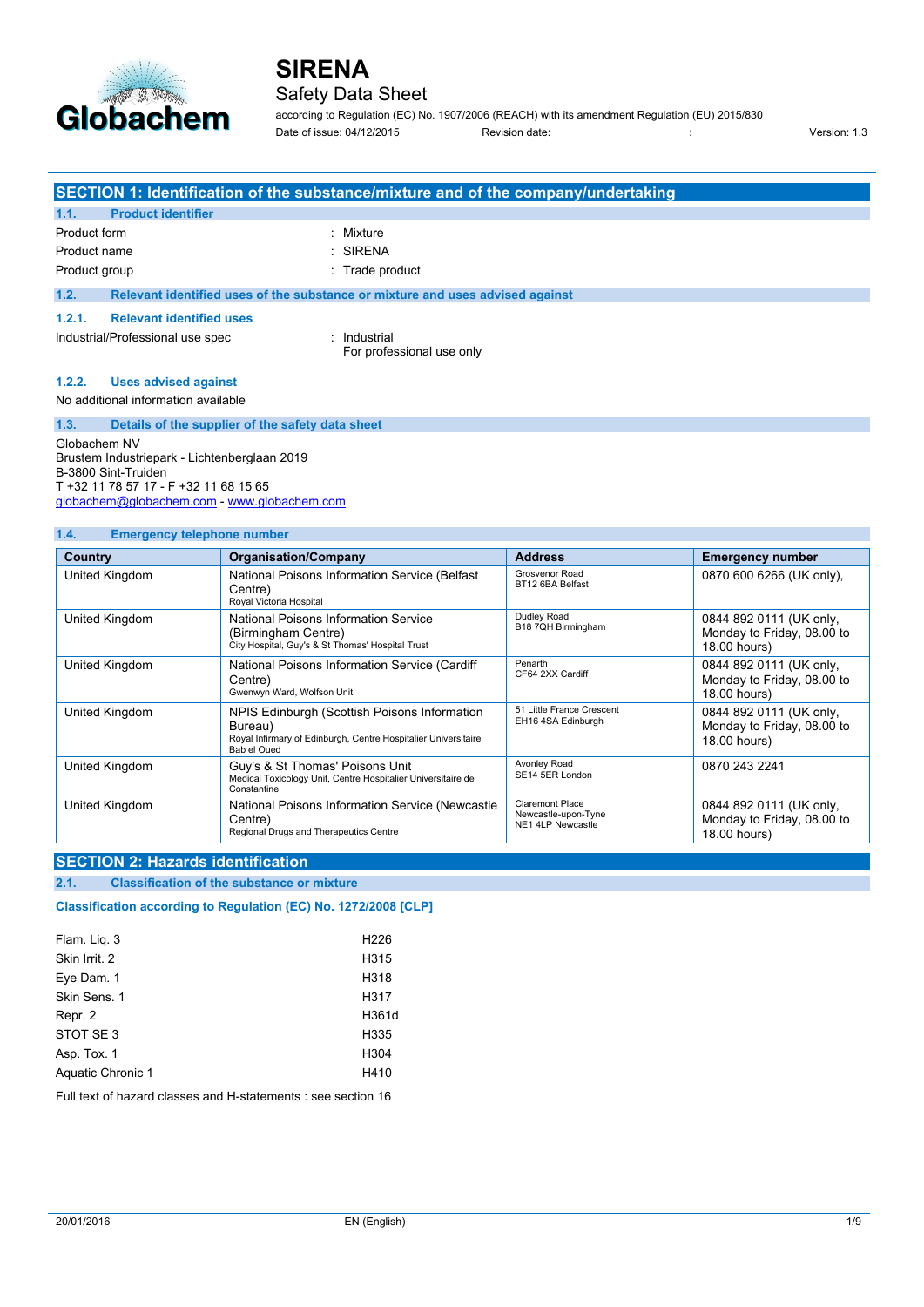## Safety Data Sheet

according to Regulation (EC) No. 1907/2006 (REACH) with its amendment Regulation (EU) 2015/830

| 2.2.                           | <b>Label elements</b>                                      |                                                                                                                                                                                                                                                                                                                                                                                                                                                                                                                                                                                                                                                                                                                                                    |
|--------------------------------|------------------------------------------------------------|----------------------------------------------------------------------------------------------------------------------------------------------------------------------------------------------------------------------------------------------------------------------------------------------------------------------------------------------------------------------------------------------------------------------------------------------------------------------------------------------------------------------------------------------------------------------------------------------------------------------------------------------------------------------------------------------------------------------------------------------------|
|                                | Labelling according to Regulation (EC) No. 1272/2008 [CLP] |                                                                                                                                                                                                                                                                                                                                                                                                                                                                                                                                                                                                                                                                                                                                                    |
|                                | Hazard pictograms (CLP)                                    | GHS05<br>GHS07<br>GHS08<br>GHS09<br>GHS02                                                                                                                                                                                                                                                                                                                                                                                                                                                                                                                                                                                                                                                                                                          |
|                                | Signal word (CLP)                                          | Danger                                                                                                                                                                                                                                                                                                                                                                                                                                                                                                                                                                                                                                                                                                                                             |
|                                | Hazardous ingredients                                      | Metconazole                                                                                                                                                                                                                                                                                                                                                                                                                                                                                                                                                                                                                                                                                                                                        |
| Hazard statements (CLP)        |                                                            | : H226 - Flammable liquid and vapour<br>H304 - May be fatal if swallowed and enters airways<br>H315 - Causes skin irritation<br>H317 - May cause an allergic skin reaction<br>H318 - Causes serious eye damage<br>H335 - May cause respiratory irritation<br>H361d - Suspected of damaging the unborn child<br>H410 - Very toxic to aquatic life with long lasting effects                                                                                                                                                                                                                                                                                                                                                                         |
| Precautionary statements (CLP) |                                                            | P210 - Keep away from heat, hot surfaces, sparks, open flames and other ignition sources. No<br>smoking<br>P280 - Wear protective gloves, protective clothing, eye protection, face protection<br>P301+P310 - IF SWALLOWED: Immediately call a POISON CENTER, a doctor<br>P331 - Do NOT induce vomiting<br>P305+P351+P338 - IF IN EYES: Rinse cautiously with water for several minutes. Remove<br>contact lenses, if present and easy to do. Continue rinsing<br>P333+P313 - If skin irritation or rash occurs: Get medical advice/attention<br>P501 - Dispose of contents/container to a licensed hazardous-waste disposal contractor or<br>collection site except for empty clean containers which can be disposed of as non-hazardous<br>waste |
| <b>EUH-statements</b>          |                                                            | EUH401 - To avoid risks to human health and the environment, comply with the instructions for<br>use                                                                                                                                                                                                                                                                                                                                                                                                                                                                                                                                                                                                                                               |

#### **2.3. Other hazards**

No additional information available

## **SECTION 3: Composition/information on ingredients**

## **3.1. Substance**

Not applicable

#### **3.2. Mixture**

| <b>Name</b> | <b>Product identifier</b>                          | $\frac{9}{6}$ | <b>Classification according to</b><br><b>Regulation (EC) No.</b><br>1272/2008 [CLP] |
|-------------|----------------------------------------------------|---------------|-------------------------------------------------------------------------------------|
| Metconazole | (CAS No) 125116-23-6<br>(EC index no) 613-284-00-1 | 6.7           | Repr. 2. H361d<br>Acute Tox. 4 (Oral), H302<br>Aquatic Chronic 2, H411              |

#### Full text of H-statements: see section 16

| <b>SECTION 4: First aid measures</b>             |                                                                                                                                            |     |
|--------------------------------------------------|--------------------------------------------------------------------------------------------------------------------------------------------|-----|
| 4.1.<br><b>Description of first aid measures</b> |                                                                                                                                            |     |
| First-aid measures general                       | : Never give anything by mouth to an unconscious person. If you feel unwell, seek medical<br>advice (show the label where possible).       |     |
| First-aid measures after inhalation              | : Allow breathing of fresh air. Allow the victim to rest.                                                                                  |     |
| First-aid measures after skin contact            | : Remove affected clothing and wash all exposed skin area with mild soap and water, followed<br>by warm water rinse.                       |     |
| First-aid measures after eye contact             | : Rinse immediately with plenty of water. Obtain medical attention if pain, blinking or redness<br>persist.                                |     |
| First-aid measures after ingestion               | : Rinse mouth. Do NOT induce vomiting. Obtain emergency medical attention. Call a POISON<br>CENTER or doctor/physician if you feel unwell. |     |
| 4.2.                                             | Most important symptoms and effects, both acute and delayed                                                                                |     |
| Symptoms/injuries after ingestion                | : Swallowing a small quantity of this material will result in serious health hazard.                                                       |     |
| 4.3.                                             | Indication of any immediate medical attention and special treatment needed                                                                 |     |
| No additional information available              |                                                                                                                                            |     |
| 20/01/2016                                       | EN (English)                                                                                                                               | 2/9 |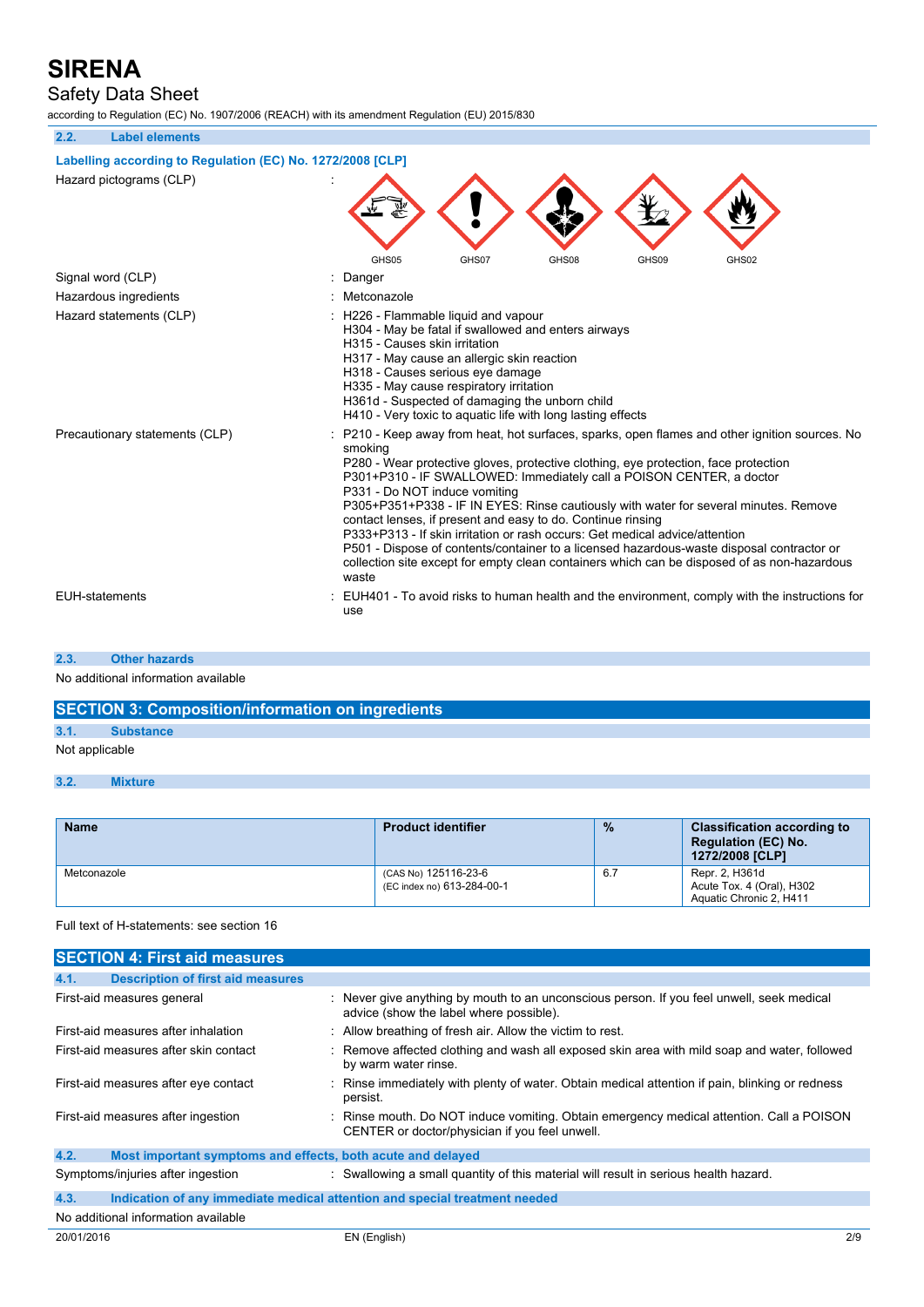## Safety Data Sheet

according to Regulation (EC) No. 1907/2006 (REACH) with its amendment Regulation (EU) 2015/830

| <b>SECTION 5: Firefighting measures</b>                                                                             |                                                                                                                                                                                                      |
|---------------------------------------------------------------------------------------------------------------------|------------------------------------------------------------------------------------------------------------------------------------------------------------------------------------------------------|
| <b>Extinguishing media</b><br>5.1.                                                                                  |                                                                                                                                                                                                      |
| Suitable extinguishing media                                                                                        | : Foam. Dry powder. Carbon dioxide. Water spray. Sand.                                                                                                                                               |
| Unsuitable extinguishing media                                                                                      | Do not use a heavy water stream.                                                                                                                                                                     |
| 5.2.<br>Special hazards arising from the substance or mixture                                                       |                                                                                                                                                                                                      |
| No additional information available                                                                                 |                                                                                                                                                                                                      |
| 5.3.<br><b>Advice for firefighters</b>                                                                              |                                                                                                                                                                                                      |
| Firefighting instructions                                                                                           | : Use water spray or fog for cooling exposed containers. Exercise caution when fighting any<br>chemical fire. Prevent fire-fighting water from entering environment.                                 |
| Protection during firefighting                                                                                      | Do not enter fire area without proper protective equipment, including respiratory protection.                                                                                                        |
| <b>SECTION 6: Accidental release measures</b>                                                                       |                                                                                                                                                                                                      |
| 6.1.                                                                                                                | Personal precautions, protective equipment and emergency procedures                                                                                                                                  |
| 6.1.1.<br>For non-emergency personnel                                                                               |                                                                                                                                                                                                      |
| Emergency procedures                                                                                                | Evacuate unnecessary personnel.                                                                                                                                                                      |
| 6.1.2.                                                                                                              |                                                                                                                                                                                                      |
| For emergency responders<br>Protective equipment                                                                    | Equip cleanup crew with proper protection.                                                                                                                                                           |
| Emergency procedures                                                                                                | Ventilate area.                                                                                                                                                                                      |
| 6.2.<br><b>Environmental precautions</b>                                                                            |                                                                                                                                                                                                      |
|                                                                                                                     | Prevent entry to sewers and public waters. Notify authorities if liquid enters sewers or public waters. Avoid release to the environment.                                                            |
| 6.3.<br>Methods and material for containment and cleaning up                                                        |                                                                                                                                                                                                      |
| Methods for cleaning up                                                                                             | Soak up spills with inert solids, such as clay or diatomaceous earth as soon as possible. Collect<br>spillage. Store away from other materials.                                                      |
| 6.4.<br><b>Reference to other sections</b>                                                                          |                                                                                                                                                                                                      |
| See Heading 8. Exposure controls and personal protection.                                                           |                                                                                                                                                                                                      |
| <b>SECTION 7: Handling and storage</b>                                                                              |                                                                                                                                                                                                      |
| <b>Precautions for safe handling</b><br>7.1.                                                                        |                                                                                                                                                                                                      |
| Precautions for safe handling                                                                                       | Wash hands and other exposed areas with mild soap and water before eating, drinking or<br>smoking and when leaving work. Provide good ventilation in process area to prevent formation<br>of vapour. |
| Hygiene measures                                                                                                    | Do not eat, drink or smoke when using this product. Wash hands thoroughly after handling.                                                                                                            |
| 7.2.<br>Conditions for safe storage, including any incompatibilities                                                |                                                                                                                                                                                                      |
| Storage conditions                                                                                                  | $\therefore$ Keep only in the original container in a cool, well ventilated place away from $\therefore$ Keep container<br>closed when not in use.                                                   |
| Incompatible products                                                                                               | Strong bases. Strong acids.                                                                                                                                                                          |
| Incompatible materials                                                                                              | Sources of ignition. Direct sunlight.                                                                                                                                                                |
| <b>Specific end use(s)</b><br>7.3.                                                                                  |                                                                                                                                                                                                      |
| No additional information available                                                                                 |                                                                                                                                                                                                      |
| <b>SECTION 8: Exposure controls/personal protection</b>                                                             |                                                                                                                                                                                                      |
| <b>Control parameters</b><br>8.1.<br>No additional information available                                            |                                                                                                                                                                                                      |
|                                                                                                                     |                                                                                                                                                                                                      |
| 8.2.<br><b>Exposure controls</b>                                                                                    |                                                                                                                                                                                                      |
| Personal protective equipment                                                                                       | : Avoid all unnecessary exposure.                                                                                                                                                                    |
| Hand protection                                                                                                     | Wear protective gloves                                                                                                                                                                               |
| Eye protection                                                                                                      | Chemical goggles or safety glasses                                                                                                                                                                   |
| Respiratory protection                                                                                              | Wear appropriate mask                                                                                                                                                                                |
| Other information                                                                                                   | Do not eat, drink or smoke during use.                                                                                                                                                               |
|                                                                                                                     |                                                                                                                                                                                                      |
| <b>SECTION 9: Physical and chemical properties</b><br>Information on basic physical and chemical properties<br>9.1. |                                                                                                                                                                                                      |
| Physical state                                                                                                      | Liquid                                                                                                                                                                                               |
| Colour                                                                                                              | Colourless.                                                                                                                                                                                          |
| Odour                                                                                                               | characteristic.                                                                                                                                                                                      |
| 20/01/2016                                                                                                          | EN (English)<br>3/9                                                                                                                                                                                  |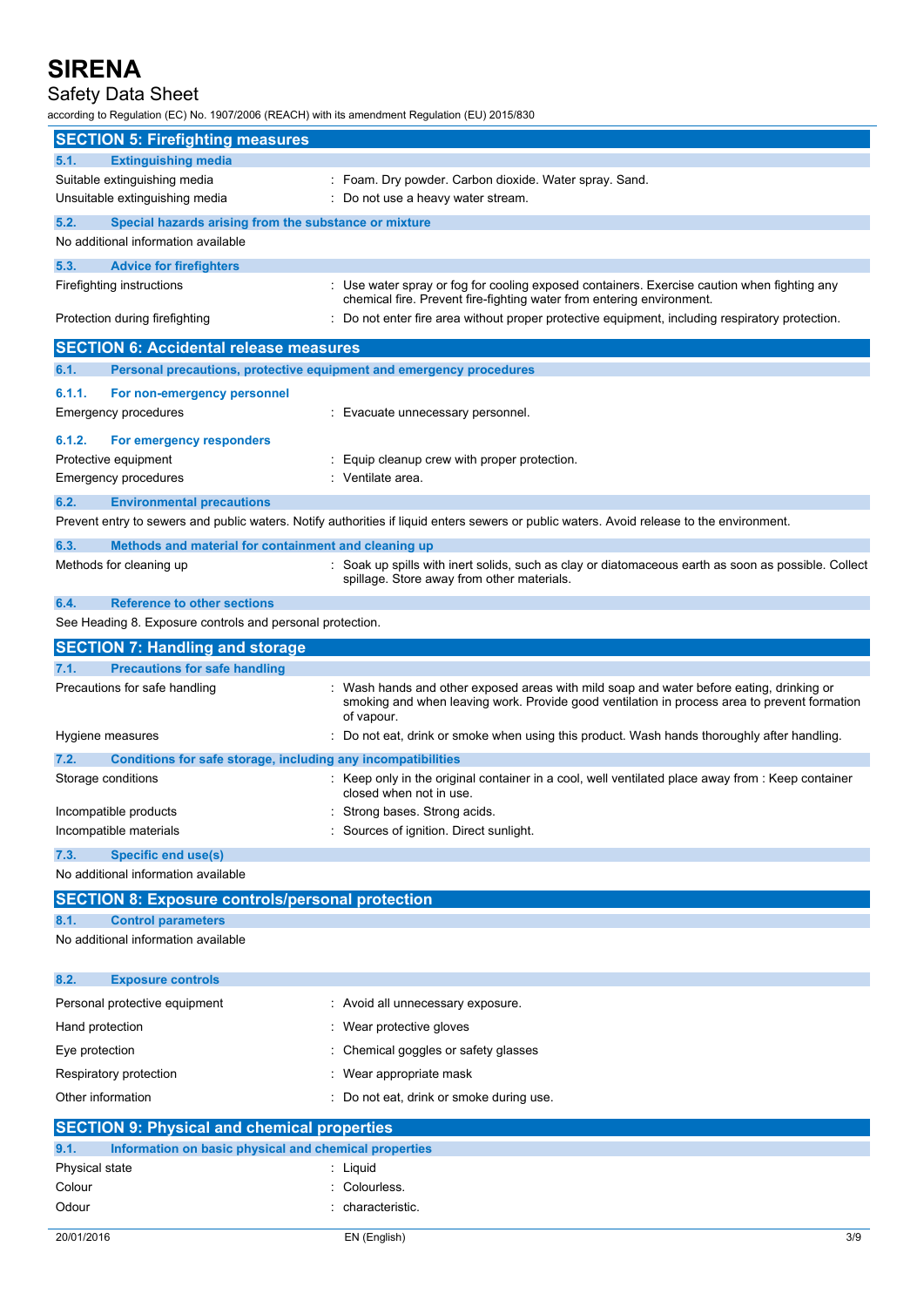## Safety Data Sheet

according to Regulation (EC) No. 1907/2006 (REACH) with its amendment Regulation (EU) 2015/830

| Odour threshold                            | : No data available                                |
|--------------------------------------------|----------------------------------------------------|
| pН                                         | $: 5.5 - 7.5$                                      |
| Relative evaporation rate (butylacetate=1) | : No data available                                |
| Melting point                              | : $< -30$ °C                                       |
| Freezing point                             | : No data available                                |
| Boiling point                              | $: 172 - 185$                                      |
| Flash point                                | : 43 $^{\circ}$ C                                  |
| Auto-ignition temperature                  | : 289 °C                                           |
| Decomposition temperature                  | : No data available                                |
| Flammability (solid, gas)                  | : Non flammable                                    |
| Vapour pressure                            | : 160 Pa (20 $^{\circ}$ C)                         |
| Relative vapour density at 20 °C           | : No data available                                |
| Relative density                           | : No data available                                |
| Density                                    | : 0.89 g/cm <sup>3</sup> (20 $^{\circ}$ C)         |
| Solubility                                 | : No data available                                |
| Log Pow                                    | : No data available                                |
| Viscosity, kinematic                       | : 6 mm <sup>2</sup> /s (40 $^{\circ}$ C)           |
| Viscosity, dynamic                         | : 5.3 mPa.s $(40^{\circ}C)$                        |
| <b>Explosive properties</b>                | : Product is not explosive.                        |
| Oxidising properties                       | : Non oxidizing material according to EC criteria. |
| Explosive limits                           | $: 0.6$ vol %<br>8 vol %                           |

### **9.2. Other information**

No additional information available

|                  | <b>SECTION 10: Stability and reactivity</b>          |
|------------------|------------------------------------------------------|
| 10.1.            | <b>Reactivity</b>                                    |
|                  | No additional information available                  |
| 10.2.            | <b>Chemical stability</b>                            |
| Not established. |                                                      |
| 10.3.            | <b>Possibility of hazardous reactions</b>            |
| Not established. |                                                      |
| 10.4.            | <b>Conditions to avoid</b>                           |
|                  | Direct sunlight. Extremely high or low temperatures. |
| 10.5.            | Incompatible materials                               |
|                  | Strong acids. Strong bases.                          |
| 10.6.            | <b>Hazardous decomposition products</b>              |
|                  | fume. Carbon monoxide. Carbon dioxide.               |

| <b>SECTION 11: Toxicological information</b>  |                                                                  |     |
|-----------------------------------------------|------------------------------------------------------------------|-----|
| Information on toxicological effects<br>11.1. |                                                                  |     |
| Acute toxicity                                | : Not classified                                                 |     |
| <b>SIRENA</b>                                 |                                                                  |     |
| LD50 oral rat                                 | 2102 mg/kg                                                       |     |
| LD50 dermal rat                               | > 4000 mg/kg                                                     |     |
| LC50 inhalation rat (mg/l)                    | $> 9.57$ mg/l/4h                                                 |     |
| Metconazole (125116-23-6)                     |                                                                  |     |
| LD50 oral rat                                 | 595 mg/kg bodyweight                                             |     |
| LD50 dermal rabbit                            | > 2000 mg/kg bw/day                                              |     |
| LC50 inhalation rat (mg/l)                    | $> 5.6$ mg/l/4h                                                  |     |
| Skin corrosion/irritation                     | : Causes skin irritation.                                        |     |
|                                               | Based on available data, the classification criteria are not met |     |
|                                               | pH: 5.5 - 7.5                                                    |     |
| Serious eye damage/irritation                 | : Causes serious eye damage.                                     |     |
|                                               | Based on available data, the classification criteria are not met |     |
|                                               | pH: 5.5 - 7.5                                                    |     |
| 20/01/2016                                    | EN (English)                                                     | 4/9 |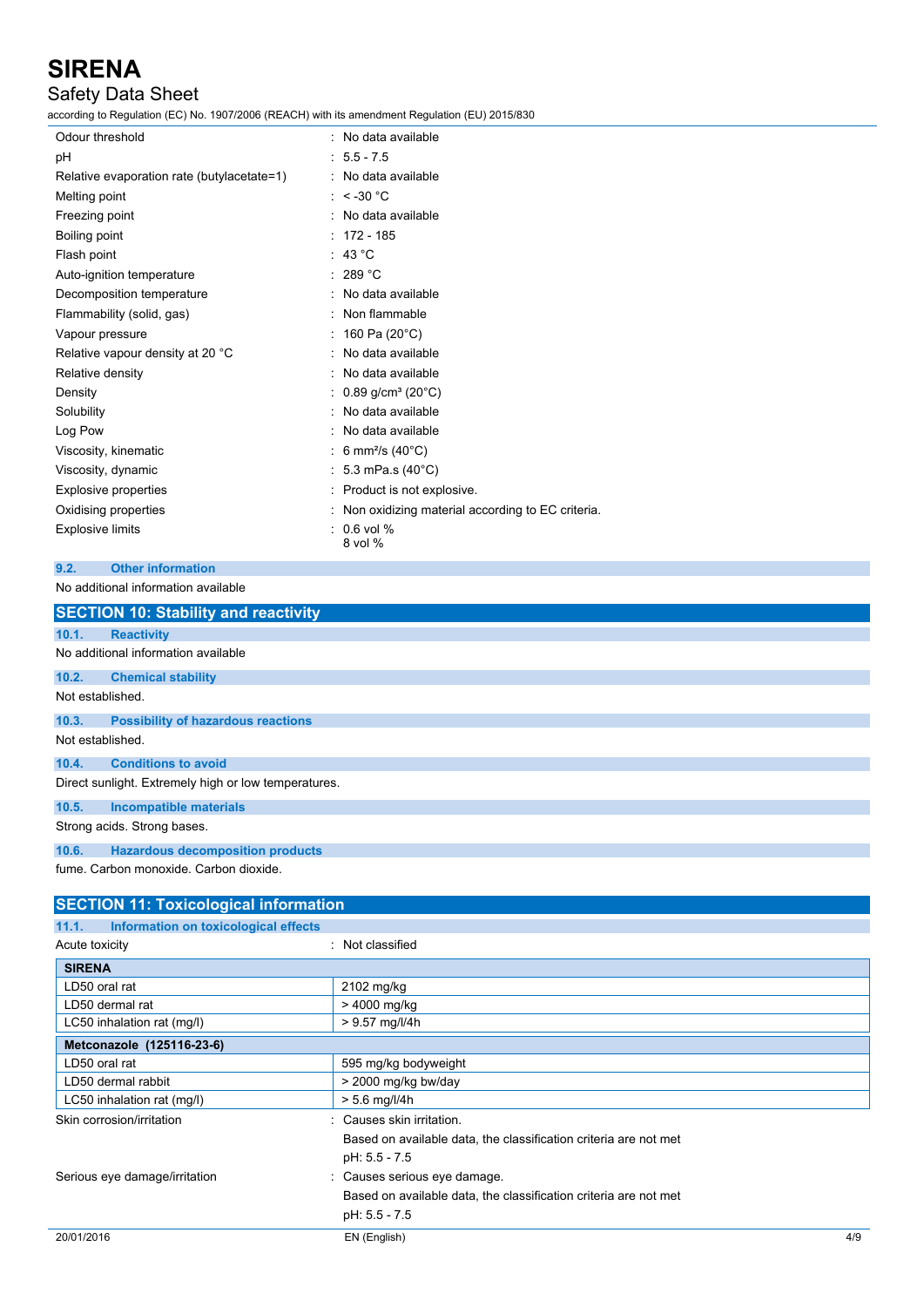## Safety Data Sheet

according to Regulation (EC) No. 1907/2006 (REACH) with its amendment Regulation (EU) 2015/830

| Respiratory or skin sensitisation                | : May cause an allergic skin reaction.                           |
|--------------------------------------------------|------------------------------------------------------------------|
|                                                  | Based on available data, the classification criteria are not met |
| Germ cell mutagenicity                           | Not classified                                                   |
|                                                  | Based on available data, the classification criteria are not met |
| Carcinogenicity                                  | Not classified                                                   |
|                                                  | Based on available data, the classification criteria are not met |
| Reproductive toxicity                            | : Suspected of damaging the unborn child.                        |
|                                                  | Based on available data, the classification criteria are not met |
| Specific target organ toxicity (single exposure) | : May cause respiratory irritation.                              |
|                                                  | Based on available data, the classification criteria are not met |
| Specific target organ toxicity (repeated         | : Not classified                                                 |
| exposure)                                        | Based on available data, the classification criteria are not met |
| Aspiration hazard                                | : May be fatal if swallowed and enters airways.                  |
|                                                  | Based on available data, the classification criteria are not met |
| <b>SIRENA</b>                                    |                                                                  |
| Viscosity, kinematic                             | 6 mm <sup>2</sup> /s $(40^{\circ}C)$                             |
|                                                  |                                                                  |

Potential adverse human health effects and symptoms : Harmful if swallowed.

| <b>SECTION 12: Ecological information</b>     |                                                    |  |  |
|-----------------------------------------------|----------------------------------------------------|--|--|
| 12.1.<br><b>Toxicity</b>                      |                                                    |  |  |
| Ecology - water                               | : Toxic to aquatic life with long lasting effects. |  |  |
| <b>SIRENA</b>                                 |                                                    |  |  |
| LC50 fish 1                                   | 10 mg/l (96 h) Oncorhynchus mykiss                 |  |  |
| EC50 Daphnia 1                                | 9.28 mg/l (48 h) Daphnia magna                     |  |  |
| ErC50 (algae)                                 | 3.94 mg/l (72 h) Selenastrum capricornutum         |  |  |
| Metconazole (125116-23-6)                     |                                                    |  |  |
| LC50 fish 1                                   | 2.1 mg/l Salmo gairdneri (72h)                     |  |  |
| EC50 Daphnia 1                                | 4.2 mg/l Daphnia magna (48h)                       |  |  |
|                                               |                                                    |  |  |
| 12.2.<br><b>Persistence and degradability</b> |                                                    |  |  |

| <b>SIRENA</b>                                      |                                                         |  |
|----------------------------------------------------|---------------------------------------------------------|--|
| Persistence and degradability                      | May cause long-term adverse effects in the environment. |  |
| 12.3.<br><b>Bioaccumulative potential</b>          |                                                         |  |
| <b>SIRENA</b>                                      |                                                         |  |
| Bioaccumulative potential                          | Not established.                                        |  |
| Metconazole (125116-23-6)                          |                                                         |  |
| Log Pow                                            | $3.85(20^{\circ}C)$                                     |  |
| 12.4.<br><b>Mobility in soil</b>                   |                                                         |  |
| No additional information available                |                                                         |  |
| 12.5.<br><b>Results of PBT and vPvB assessment</b> |                                                         |  |
|                                                    |                                                         |  |

No additional information available

**12.6. Other adverse effects**

Additional information **interest in the environment** : Avoid release to the environment

| <b>SECTION 13: Disposal considerations</b> |                                                                           |
|--------------------------------------------|---------------------------------------------------------------------------|
| 13.1. Waste treatment methods              |                                                                           |
| Waste disposal recommendations             | : Dispose in a safe manner in accordance with local/national regulations. |
| Ecology - waste materials                  | : Avoid release to the environment.                                       |
| <b>SECTION 14: Transport information</b>   |                                                                           |

In accordance with ADR / RID / IMDG / IATA / ADN **14.1. UN number** UN-No. (ADR) : 1993 UN-No. (IMDG) : 1993 UN-No. (IATA) : 1993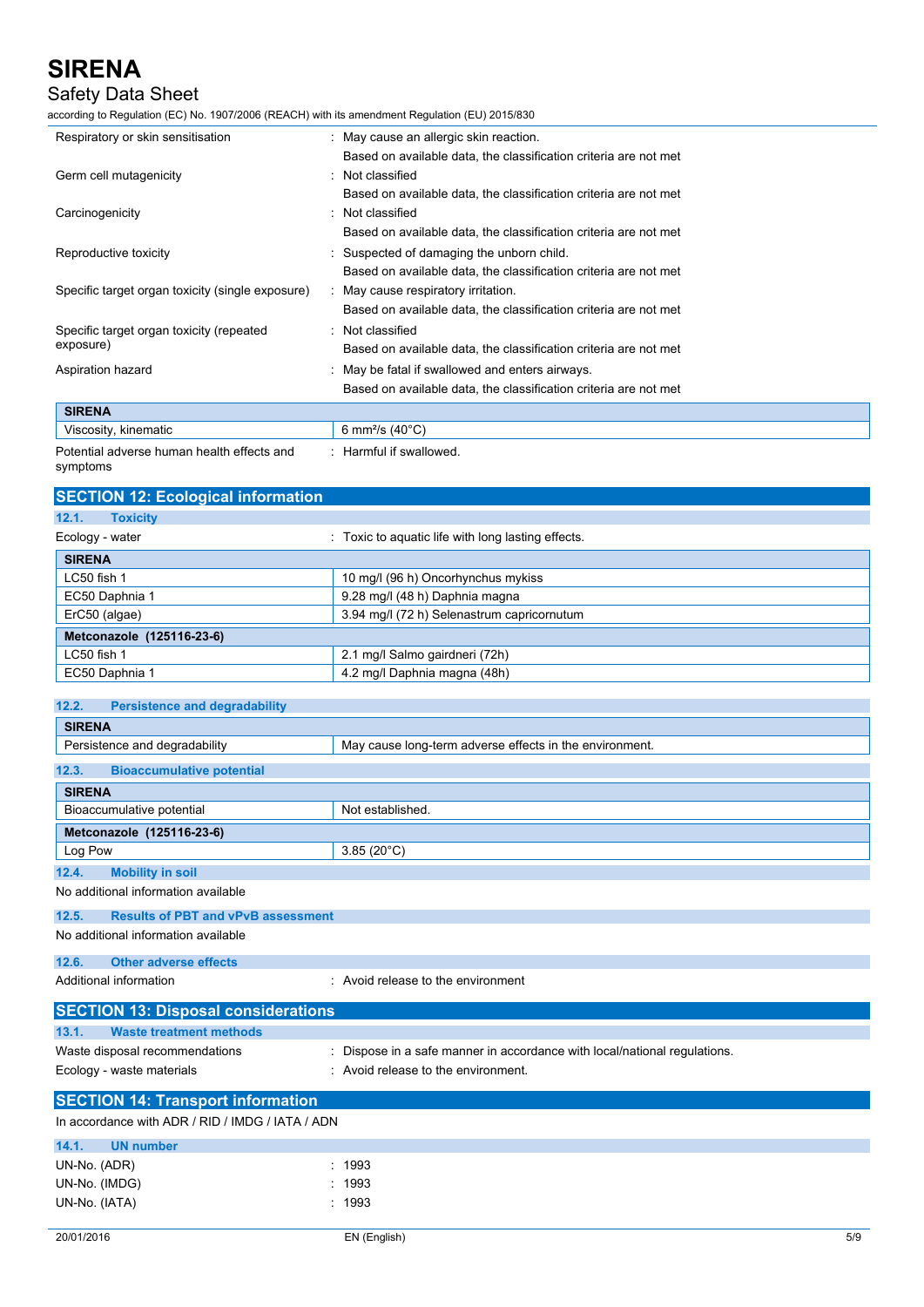## Safety Data Sheet

according to Regulation (EC) No. 1907/2006 (REACH) with its amendment Regulation (EU) 2015/830

| UN-No. (ADN)                               | : 1993                                                                                                           |
|--------------------------------------------|------------------------------------------------------------------------------------------------------------------|
| UN-No. (RID)                               | : 1993                                                                                                           |
| 14.2.<br>UN proper shipping name           |                                                                                                                  |
| Proper Shipping Name (ADR)                 | : FLAMMABLE LIQUID, N.O.S.                                                                                       |
| Proper Shipping Name (IMDG)                | : FLAMMABLE LIQUID, N.O.S.                                                                                       |
| Proper Shipping Name (IATA)                | : Flammable liquid, n.o.s.                                                                                       |
| Proper Shipping Name (ADN)                 | : FLAMMABLE LIQUID, N.O.S.                                                                                       |
| Proper Shipping Name (RID)                 | $\therefore$ FLAMMABLE LIQUID, N.O.S.                                                                            |
| Transport document description (ADR)       | : UN 1993 FLAMMABLE LIQUID, N.O.S. (Contains pentanol, metconazole), 3, III, (D/E),<br>ENVIRONMENTALLY HAZARDOUS |
| Transport document description (IMDG)      | : UN 1993 FLAMMABLE LIQUID, N.O.S., 3, III, MARINE POLLUTANT/ENVIRONMENTALLY<br><b>HAZARDOUS</b>                 |
| 14.3.<br><b>Transport hazard class(es)</b> |                                                                                                                  |

| <b>ADR</b>                       |  |     |
|----------------------------------|--|-----|
| Transport hazard class(es) (ADR) |  | - 3 |
| $\sim$<br>.                      |  |     |

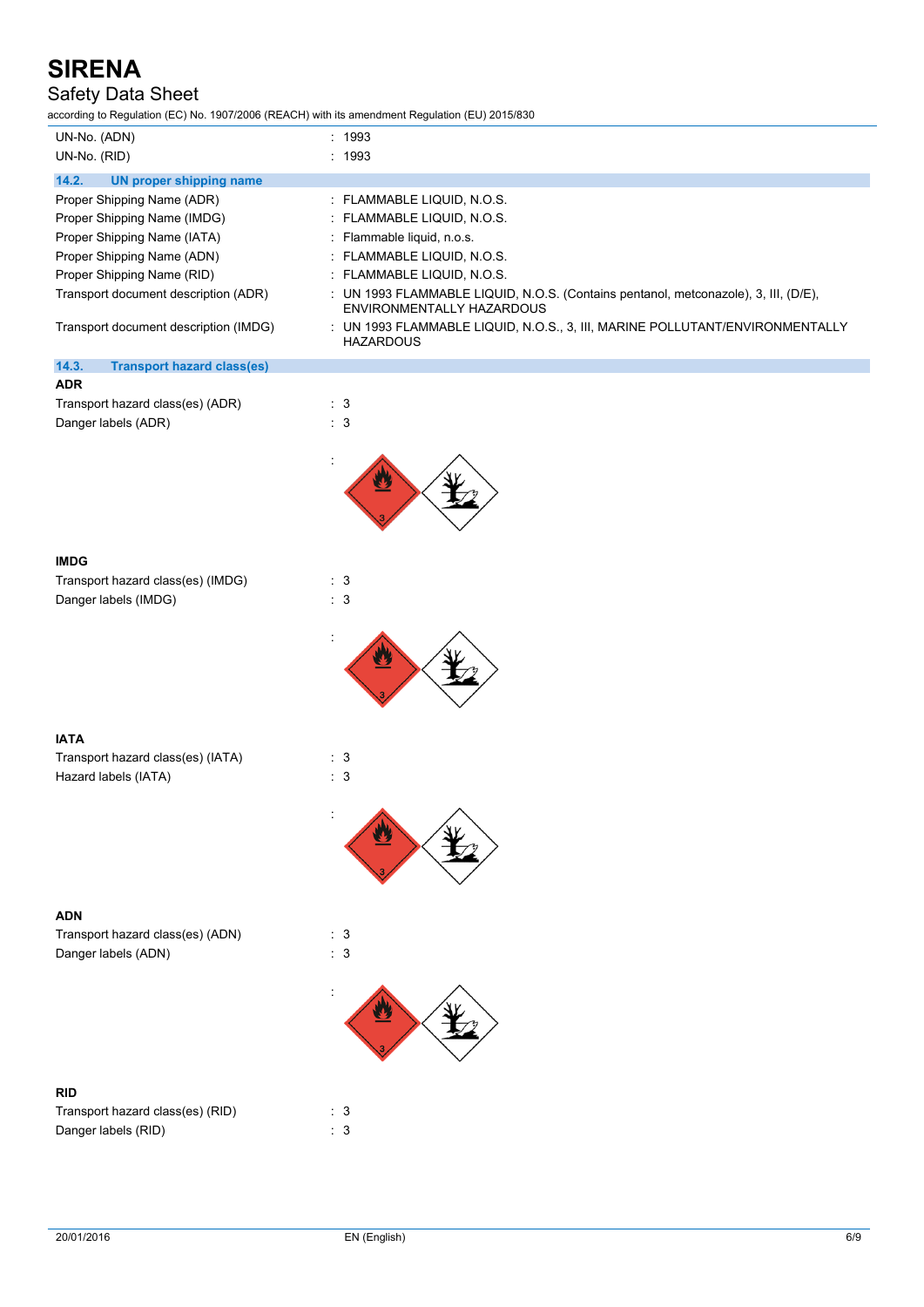Safety Data Sheet

according to Regulation (EC) No. 1907/2006 (REACH) with its amendment Regulation (EU) 2015/830

:



| 14.4.<br><b>Packing group</b>                                |                                          |
|--------------------------------------------------------------|------------------------------------------|
| Packing group (ADR)                                          | $\lesssim 10$                            |
| Packing group (IMDG)                                         | $\pm$ 111                                |
| Packing group (IATA)                                         | $\pm$ 111                                |
| Packing group (ADN)                                          | $\pm$ 111                                |
| Packing group (RID)                                          | $\pm$ 111                                |
| 14.5.<br><b>Environmental hazards</b>                        |                                          |
| Dangerous for the environment                                | : Yes                                    |
| Marine pollutant                                             | : Yes                                    |
| Other information                                            | : No supplementary information available |
|                                                              |                                          |
| 14.6.<br><b>Special precautions for user</b>                 |                                          |
| - Overland transport                                         |                                          |
| Classification code (ADR)                                    | $:$ F1                                   |
| Special provisions (ADR)                                     | : 274, 601, 640E                         |
| Limited quantities (ADR)                                     | $\therefore$ 51                          |
| Excepted quantities (ADR)                                    | $\therefore$ E1                          |
| Packing instructions (ADR)                                   | P001, IBC03, LP01, R001                  |
| Mixed packing provisions (ADR)                               | : MP19                                   |
| Portable tank and bulk container instructions<br>(ADR)       | : T4                                     |
| Portable tank and bulk container special<br>provisions (ADR) | $:$ TP1, TP29                            |
| Tank code (ADR)                                              | : LGBF                                   |
| Vehicle for tank carriage                                    | :FL                                      |
| Transport category (ADR)                                     | : 3                                      |
| Special provisions for carriage - Packages<br>(ADR)          | : V12                                    |
| Special provisions for carriage - Operation<br>(ADR)         | $:$ S <sub>2</sub>                       |
| Hazard identification number (Kemler No.)                    | : 30                                     |
| Orange plates                                                | İ<br>30<br>1993                          |
| Tunnel restriction code (ADR)                                | D/E                                      |
| EAC code                                                     | $: \cdot 3YE$                            |
| - Transport by sea                                           |                                          |
| Special provisions (IMDG)                                    | : 223, 274, 955                          |
| Limited quantities (IMDG)                                    | : 5L                                     |
| Excepted quantities (IMDG)                                   | : E1                                     |
| Packing instructions (IMDG)                                  | : P001, LP01                             |
| IBC packing instructions (IMDG)                              | : IBC03                                  |
| Tank instructions (IMDG)                                     | : T4                                     |
| Tank special provisions (IMDG)                               | : TP1, TP29                              |
| EmS-No. (Fire)                                               | $:$ F-E                                  |
| EmS-No. (Spillage)                                           | $: S-E$                                  |
| Stowage category (IMDG)                                      | : A                                      |
|                                                              |                                          |
| - Air transport                                              |                                          |
| PCA Excepted quantities (IATA)                               | : E1                                     |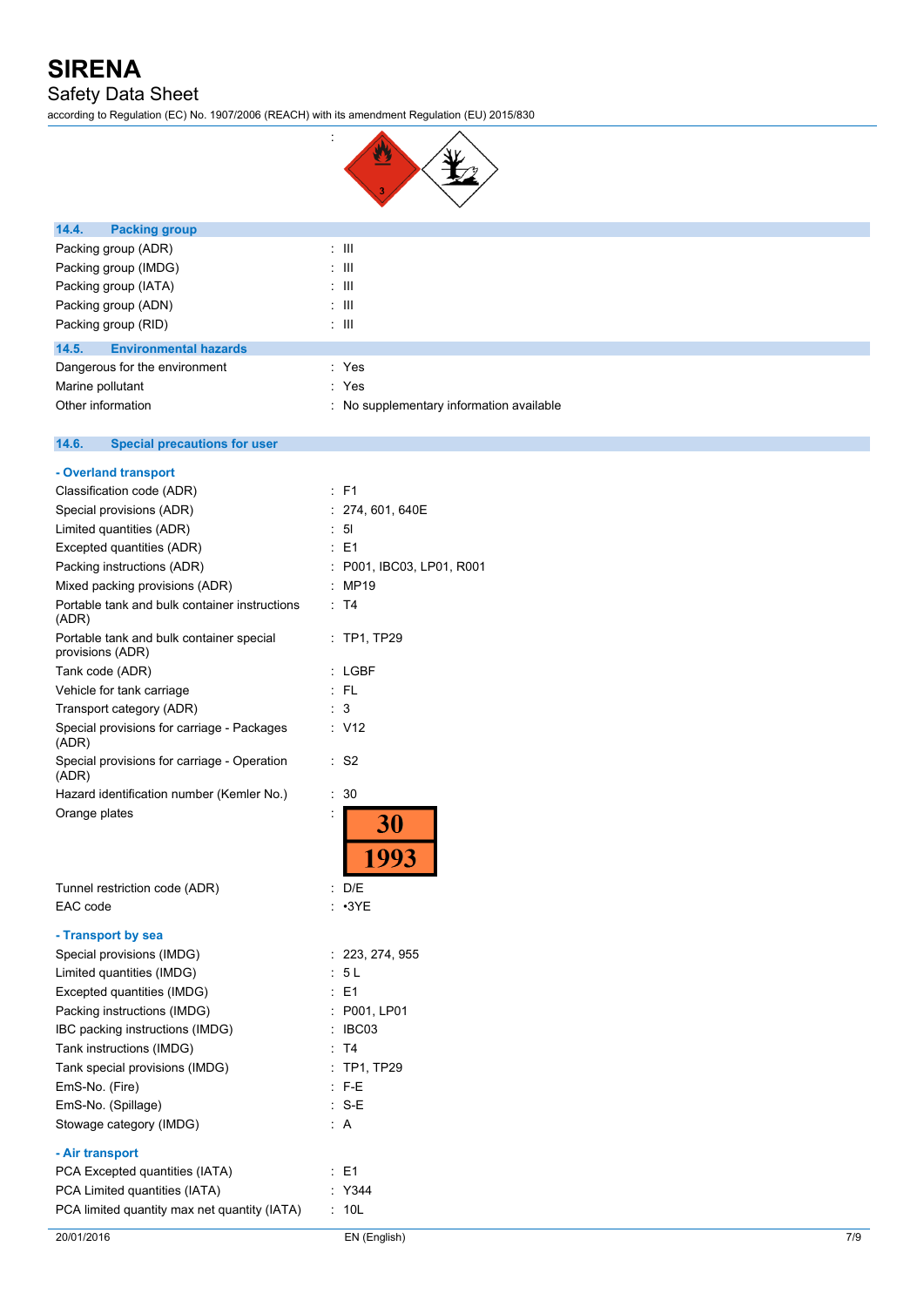### Safety Data Sheet

according to Regulation (EC) No. 1907/2006 (REACH) with its amendment Regulation (EU) 2015/830

| coording to regulation (EO) No. ToonZooo (KE/TOH) with its amendment regulation (EO) Zo Foroco |                           |
|------------------------------------------------------------------------------------------------|---------------------------|
| PCA packing instructions (IATA)                                                                | : 355                     |
| PCA max net quantity (IATA)                                                                    | : 60L                     |
| CAO packing instructions (IATA)                                                                | : 366                     |
| CAO max net quantity (IATA)                                                                    | : 220L                    |
| Special provisions (IATA)                                                                      | : A3                      |
| ERG code (IATA)                                                                                | : 3L                      |
| - Inland waterway transport                                                                    |                           |
| Classification code (ADN)                                                                      | : F1                      |
| Special provisions (ADN)                                                                       | : 274, 61, 64E            |
| Limited quantities (ADN)                                                                       | : 5L                      |
| Excepted quantities (ADN)                                                                      | $\therefore$ E1           |
| Carriage permitted (ADN)                                                                       | : T                       |
| Equipment required (ADN)                                                                       | $:$ PP, EX, A             |
| Ventilation (ADN)                                                                              | : VE01                    |
| Number of blue cones/lights (ADN)                                                              | $\therefore$ 0            |
| Carriage prohibited (ADN)                                                                      | : No                      |
| Not subject to ADN                                                                             | : No                      |
| - Rail transport                                                                               |                           |
| Classification code (RID)                                                                      | $E$ F1                    |
| Special provisions (RID)                                                                       | : 274, 601, 640E          |
| Limited quantities (RID)                                                                       | : 5L                      |
| Excepted quantities (RID)                                                                      | $\therefore$ E1           |
| Packing instructions (RID)                                                                     | : P001, IBC03, LP01, R001 |
| Mixed packing provisions (RID)                                                                 | : MP19                    |
| Portable tank and bulk container instructions<br>(RID)                                         | : T4                      |
| Portable tank and bulk container special<br>provisions (RID)                                   | : TP1, TP29               |
| Tank codes for RID tanks (RID)                                                                 | : LGBF                    |
| Transport category (RID)                                                                       | : 3                       |
| Special provisions for carriage - Packages<br>(RID)                                            | : W12                     |
| Colis express (express parcels) (RID)                                                          | $\therefore$ CE4          |
| Hazard identification number (RID)                                                             | $\therefore$ 30           |
| Carriage prohibited (RID)                                                                      | : No                      |
|                                                                                                |                           |

**14.7. Transport in bulk according to Annex II of MARPOL 73/78 and the IBC Code**

Not applicable

### **SECTION 15: Regulatory information**

**15.1. Safety, health and environmental regulations/legislation specific for the substance or mixture**

#### **15.1.1. EU-Regulations**

Contains no REACH substances with Annex XVII restrictions Contains no substance on the REACH candidate list Contains no REACH Annex XIV substances

#### **15.1.2. National regulations**

No additional information available

#### **15.2. Chemical safety assessment**

No chemical safety assessment has been carried out

| <b>SECTION 16: Other information</b> |                                                                                                                                                                                                                                                                                          |     |
|--------------------------------------|------------------------------------------------------------------------------------------------------------------------------------------------------------------------------------------------------------------------------------------------------------------------------------------|-----|
| Data sources                         | : REGULATION (EC) No 1272/2008 OF THE EUROPEAN PARLIAMENT AND OF THE<br>COUNCIL of 16 December 2008 on classification, labelling and packaging of substances and<br>mixtures, amending and repealing Directives 67/548/EEC and 1999/45/EC, and amending<br>Regulation (EC) No 1907/2006. |     |
| Other information                    | : None.                                                                                                                                                                                                                                                                                  |     |
| 20/01/2016                           | EN (English)                                                                                                                                                                                                                                                                             | 8/9 |